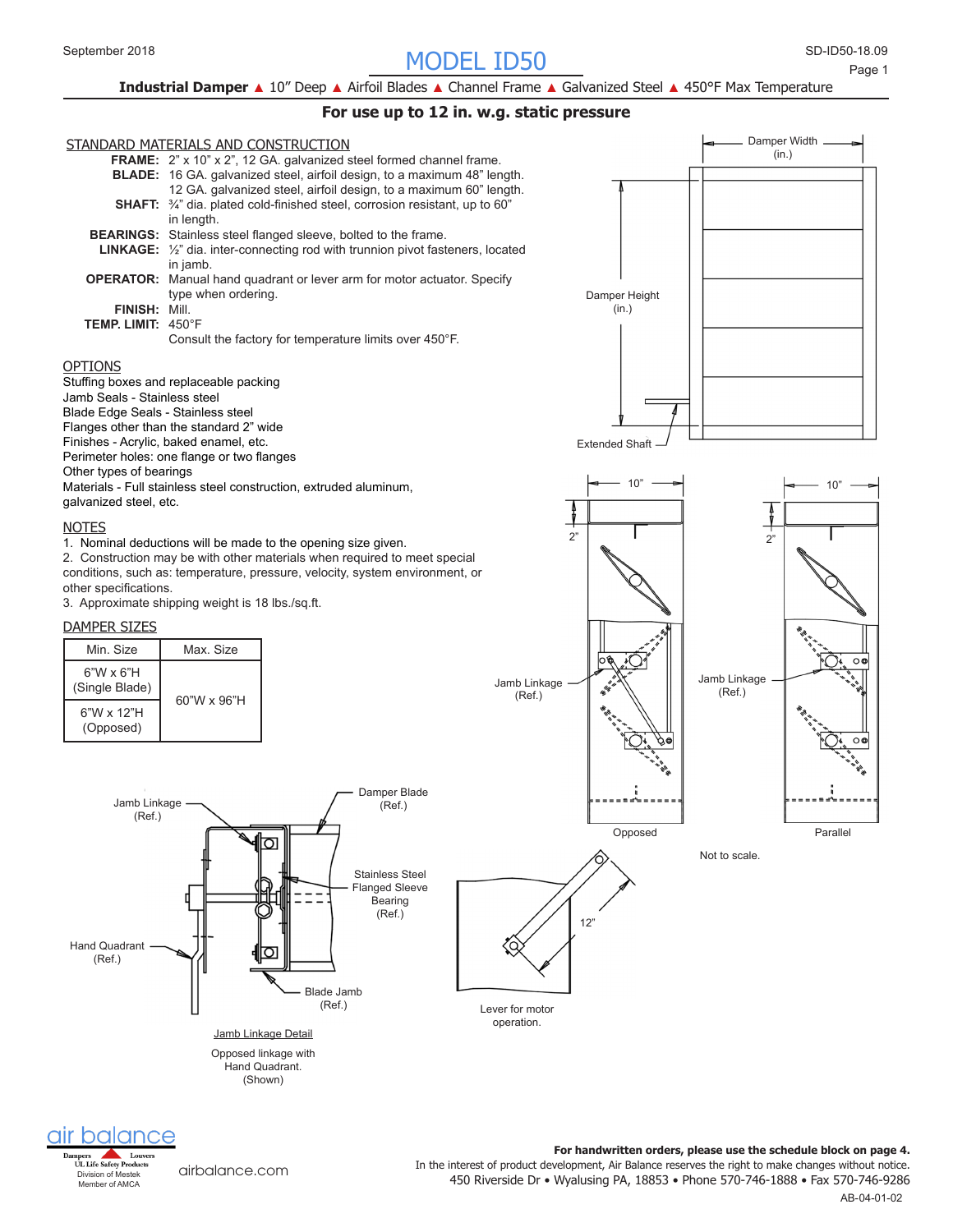# **Industrial Damper** ▲ 10" Deep ▲ Airfoil Blades ▲ Channel Frame ▲ Galvanized Steel ▲ 450°F Max Temperature

#### AIR LEAKAGE DATA

Air leakage quantities shown in the chart are results of tests per AMCA Standard 500 and are shown at 1 in. w.g. differential pressure and are corrected to .075 lb./cu.ft. air density.

|                                                       |     | Air Leakage (Total CFM)                                     |    |    |     |     |     |     |     |     |  |  |  |  |  |
|-------------------------------------------------------|-----|-------------------------------------------------------------|----|----|-----|-----|-----|-----|-----|-----|--|--|--|--|--|
|                                                       |     | Damper Width (in. I.D.)                                     |    |    |     |     |     |     |     |     |  |  |  |  |  |
|                                                       |     | 12"<br>18"<br>36"<br>24"<br>42"<br>48"<br>60"<br>30"<br>54" |    |    |     |     |     |     |     |     |  |  |  |  |  |
|                                                       | 12" | 6                                                           | 8  | 11 | 14  | 17  | 19  | 22  | 25  | 28  |  |  |  |  |  |
| $\widehat{D}$ .<br>$\dot{\equiv}$<br>Height<br>Damper | 24" | 11                                                          | 17 | 22 | 28  | 33  | 39  | 44  | 50  | 55  |  |  |  |  |  |
|                                                       | 36" | 17                                                          | 25 | 33 | 41  | 50  | 58  | 66  | 74  | 83  |  |  |  |  |  |
|                                                       | 48" | 22                                                          | 33 | 44 | 55  | 66  | 77  | 88  | 99  | 110 |  |  |  |  |  |
|                                                       | 60" | 28                                                          | 41 | 55 | 69  | 83  | 96  | 110 | 124 | 138 |  |  |  |  |  |
|                                                       | 72" | 33                                                          | 50 | 66 | 83  | 99  | 116 | 132 | 149 | 165 |  |  |  |  |  |
|                                                       | 84" | 39                                                          | 58 | 77 | 96  | 116 | 135 | 154 | 173 | 193 |  |  |  |  |  |
|                                                       | 96" | 44                                                          | 66 | 88 | 110 | 132 | 154 | 176 | 198 | 220 |  |  |  |  |  |

For determining leakage values greater than 1 in. w.g. to a maximum of 12 in. w.g., use the multiplier correction chart below.

| $\sim$ (in.,<br>Static Pr<br>Pressure                                 |     |          |               |          |     |               |               |            | $\overline{A}$<br>U |            | $\overline{ }$<br>$\sim$ |
|-----------------------------------------------------------------------|-----|----------|---------------|----------|-----|---------------|---------------|------------|---------------------|------------|--------------------------|
| <b>Multiplier</b><br>$\overline{\phantom{0}}$<br>Factor<br>Correction | . ت | ົ<br>Z.U | $\sim$<br>ے.ے | <u>.</u> | U.U | $\sim$<br>ບ.ບ | $\sim$<br>3.6 | . .<br>◡.◡ | −.                  | <b>T.V</b> | 5.0                      |

Air leakage ratings are based on AMCA Standard 500, using test set-up Fig. 5.4 with a damper closing torque applied to the damper of 38 in. lbs./sq.ft. of damper face area for a 60" x 96", with a minimum of 45 in. lbs./sq.ft. of a damper area for a size 60" x 8".

Damper air leakage shown is based upon publishing only the most conservative results for the Model ID50 industrial damper for an entire range of damper sizes.

To ensure proper damper operation and air leakage performance for this damper design, the static pressure and blade length limits shown below provide the necessary information and show the relationship between a damper's costs and its applications.



This damper's design at a blade length of 60" has a maximum allowable blade deflection of L / 360 for the static pressure indicated on the chart. At reduced blade lengths, higher static pressure limits can be attained without sacrificing damper operating performance characteristics.

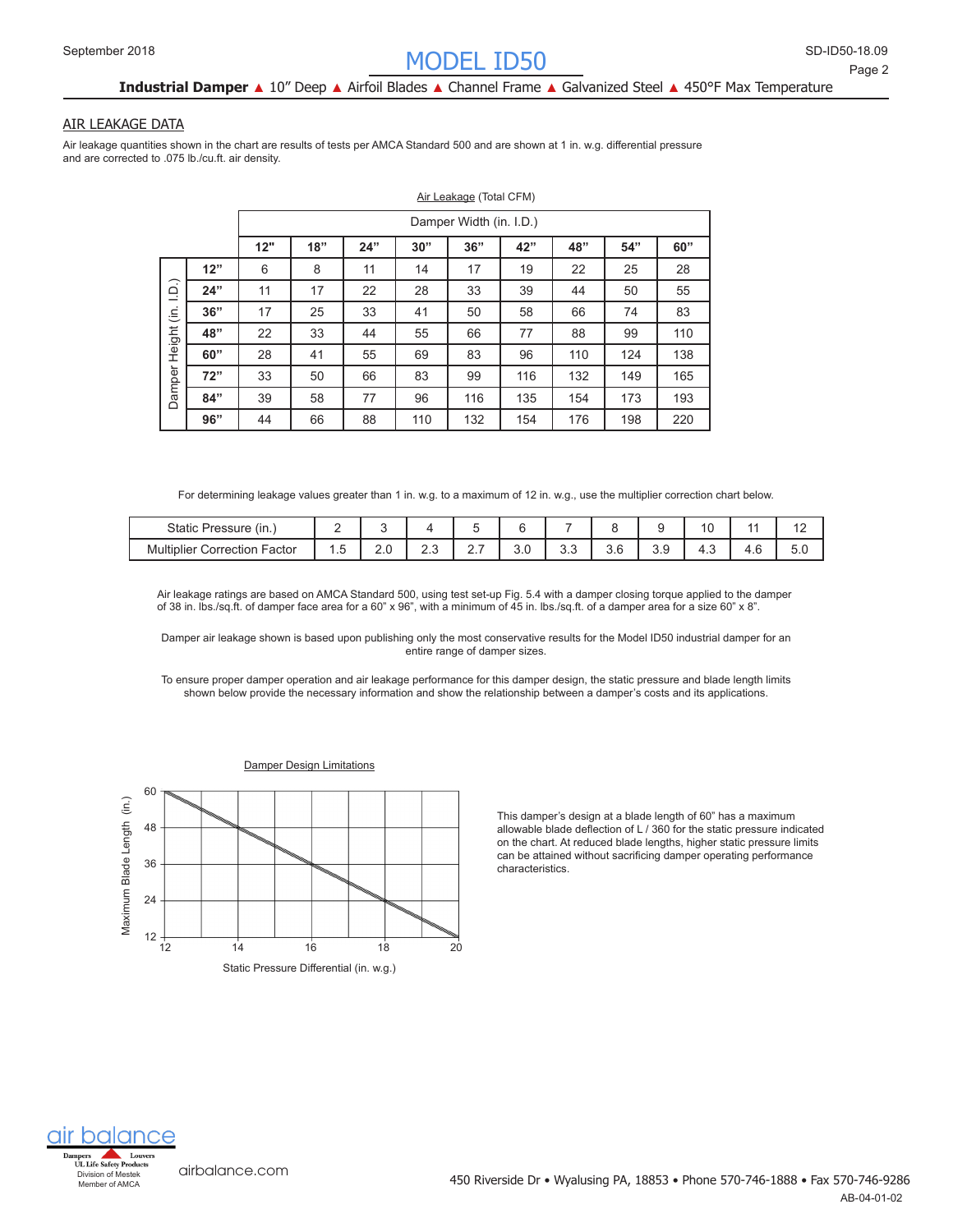## **Industrial Damper** ▲ 10" Deep ▲ Airfoil Blades ▲ Channel Frame ▲ Galvanized Steel ▲ 450°F Max Temperature

#### PRESSURE DROP DATA

Pressure drop ratings are based on AMCA Standard 500, using test set-up figure 5.3 for a damper installed with duct upstream and downstream. Static pressures are corrected to .075 lb./cu.ft. air density.